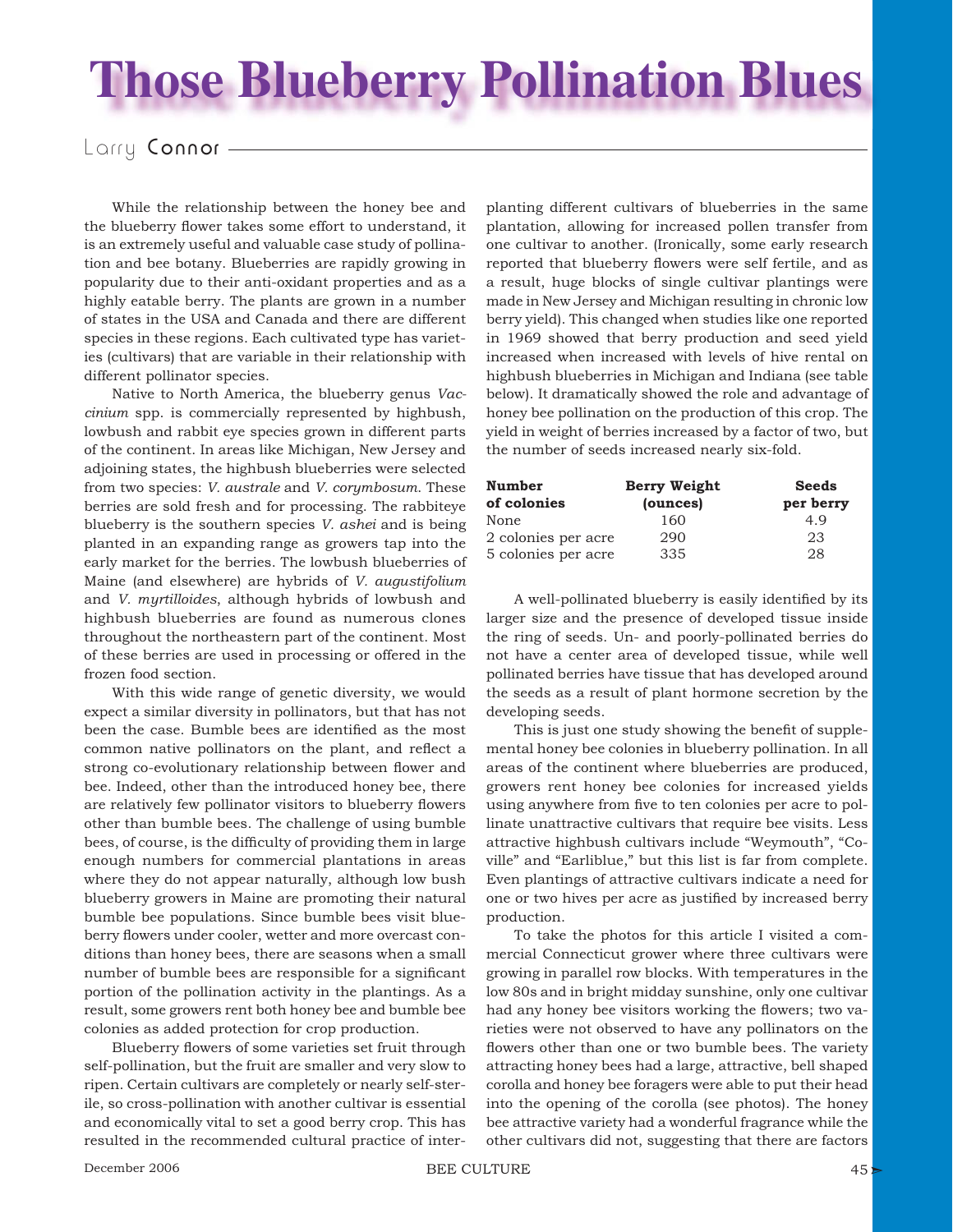other than nectar production affecting bee activity. If honey bees did visit the other two cultivars when I was not looking they might have difficulty getting their head into the corolla. This *might or might not* interfere with their ability to collect nectar from the flower. To pollinate these flowers, bees must be supplied in large numbers to saturate the area with foragers, thus increasing the number of flower visit attempts.

Looking at the structure of the blueberry flower we see a remarkable flower form that seems to be designed for a buzz pollinator like the bumble bee. There are eight to 10 stamens with anthers at the end of the filament, each with a long anther tube with an open pore at the bottom. Pollen is not released inside the flower like it might be in apple flowers, but must vibrate or fall down the anther tube and onto the body of a bee clinging to the downward pointing flower. This design is perfect for a bee that vibrates or buzz-pollinates the flower as bumble bees do. Honey bee movement on the flower causes varying amounts of pollen to fall, but in the buzz-pollination scenario, more pollen is vibrated by buzz vibration and falls out of the anther tube and onto the bee's body. This is similar to the bumble bee pollination of tomato flowers (honey bees are not attracted to tomato flowers and do not pollinate them), but in the case with blueberry flowers honey bees are able to collect nectar from the floral nec-



taries at the base of the corollas by inserting their tongue into the open corolla, even if their head cannot get into the corolla. Blueberry honey is obtained by bees foraging on those selected cultivars that have good sunlight, easy access and few visiting bees. Since not all cultivars produce much nectar, further study might help identify the characteristics that make certain varieties attractive to bees; these traits should be incorporated into blueberry breeding programs.

With some cultivars, honey bees are able to collect a large amount of blueberry pollen, suggesting that there is considerable difference in the amount of pollen released during flower visits as determined by cultivar. Some cultivars are apparently more successful in releasing pollen to honey bee pollinators than others.

The white or pink corolla is bell shaped and may be one-quarter to one-half inch in size. The corolla hangs downward to facilitate vibration/buzz pollination, and once pollinated the flower points upward and is no longer visited by pollinators. A single pistil is as long or slightly longer than the corolla and is positioned away from the opening of the anther tube pore so that self-pollination is unlikely; but the stigma is easily covered by pollen by visiting pollinators. It will remain receptive for five to eight days but is usually pollinated in less than three days. Once pollinated the flower loses its attractiveness

> to bees, then the fruit take two to four months to mature, and each blueberry has the potential to hold up to 65 seeds. The presence of developing seeds in the blueberry has been shown to increase sugar content of the berry, making it more attractive to human consumers. The advantage to the grower from honey bee pollination is a larger, faster ripening, and sweeter berry crop. In my own limited experience of growing blueberries in my yard, every year I found a few berries that developed slowly, not ripening until October or November. On examination, these berries were small, seedless, and unattractive to taste. The well pollinated berries were harvested in August.

> Growers quickly moved to increase colony rental for blueberry pollination in the 1960s after a Michigan State research project showed the benefit of honey bee saturation. To this day, blueberry plantations are provided with five or more colonies per acre when cultivars unattractive to bees are in production. Further horticulturalgenetic work is needed to identify the cultivars that are attractive to